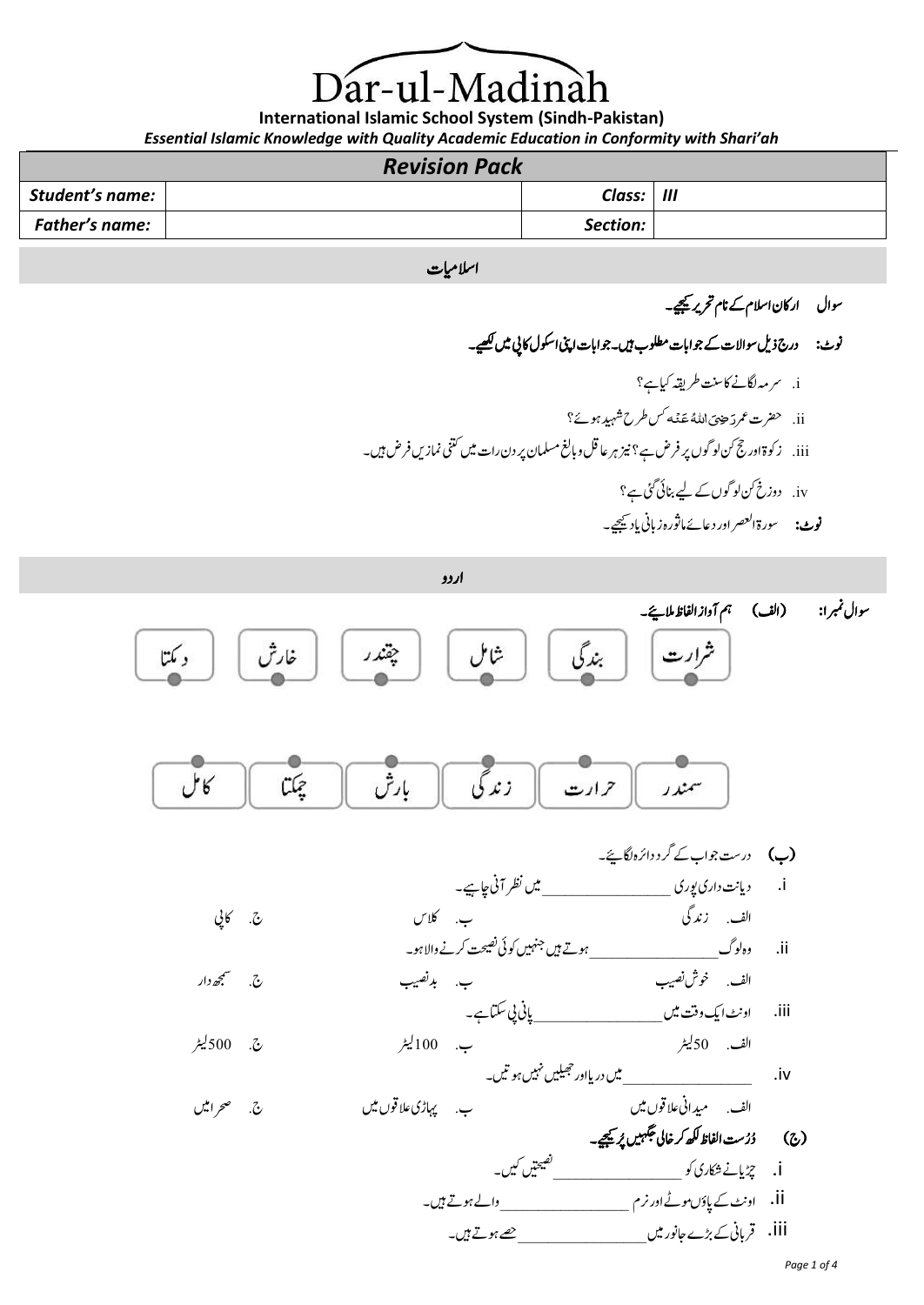# سوال نمبر ۲: درج ذیل سُوالات کے جواب کھیے۔ ن شکاری نے کون سی تصیحت سن کر چڑ پاکو آزاد کر دیا؟ **6** ii. گھڑی ہمیں کیا پیغام دیتی ہے؟ .<br>iii. اونٹ کو'' صحر اکا جہاز'' کیوں کہاجاتاہے؟ iv. امں ےن ےٹیب وک ایک تحیصن یک یھت؟ اےنپ اافلظ ںیم ےیھکل۔ 93

### **English**

### **1. Match the words with the correct meanings.**

| <b>Words</b> |  | <b>Meanings</b>                     |  |
|--------------|--|-------------------------------------|--|
| fabulous     |  | feeling very happy and enthusiastic |  |
| flash        |  | very good; excellent                |  |
| excited      |  | to shine brightly and suddenly.     |  |

### **2. Make sentences using the given words.**

| <b>Words</b> | <b>Sentences</b> |
|--------------|------------------|
| believe      |                  |
| peels        |                  |
| diamonds     |                  |

### **3. Mark the sentences as "True or False".**

- i. Toronto is a city that experiences snow.
- ji. They hug the trees to save them from being cut down.

### **4. Circle the correct option.**

- i. Who wrote this letter?
	- Zack
	- Ryan
	- Randy, Tim and Andy
- ii. What is this letter about?
	- Moving and saying goodbye
	- Playing with friends
	- Visiting friends

### **5. Answer the following questions.**

- i. What does Heidi's mother do?
- ii. List five examples of trash.
- iii. What does Heidi tell her mother when she runs back?
- $iv.$  What will happen if there is too much trash?

### **6. Write the opposites of the following words.**

- big dirty near first beginning
- **7. Write the adjectives in the brackets in the correct order.**
	- He drives a  $\frac{1}{2}$  He drives a  $\frac{1}{2}$  and  $\frac{1}{2}$  are  $\frac{1}{2}$  car. (red/Japanese/shiny)
	- Grandma made those example and those cookies! (chocolate/delicious/huge)

### **8. Fill in the blanks using the simple past tense of the words in the brackets.**

- The teacher wishes that the children \_\_\_\_\_\_\_\_\_ (are) not so shy in class.
- Anwer wished he **and in the set of the set of the set of the set of the set of the set of the set of the set of the set of the set of the set of the set of the set of the set of the set of the set of the set of the set o**
- **9. Fill in the blanks with "each" or "every".**
	- one of you has to fill in a uniform.
	- We gave  $\bullet$  of them a bottle of water.
	- I called twice, but the phone was engaged time.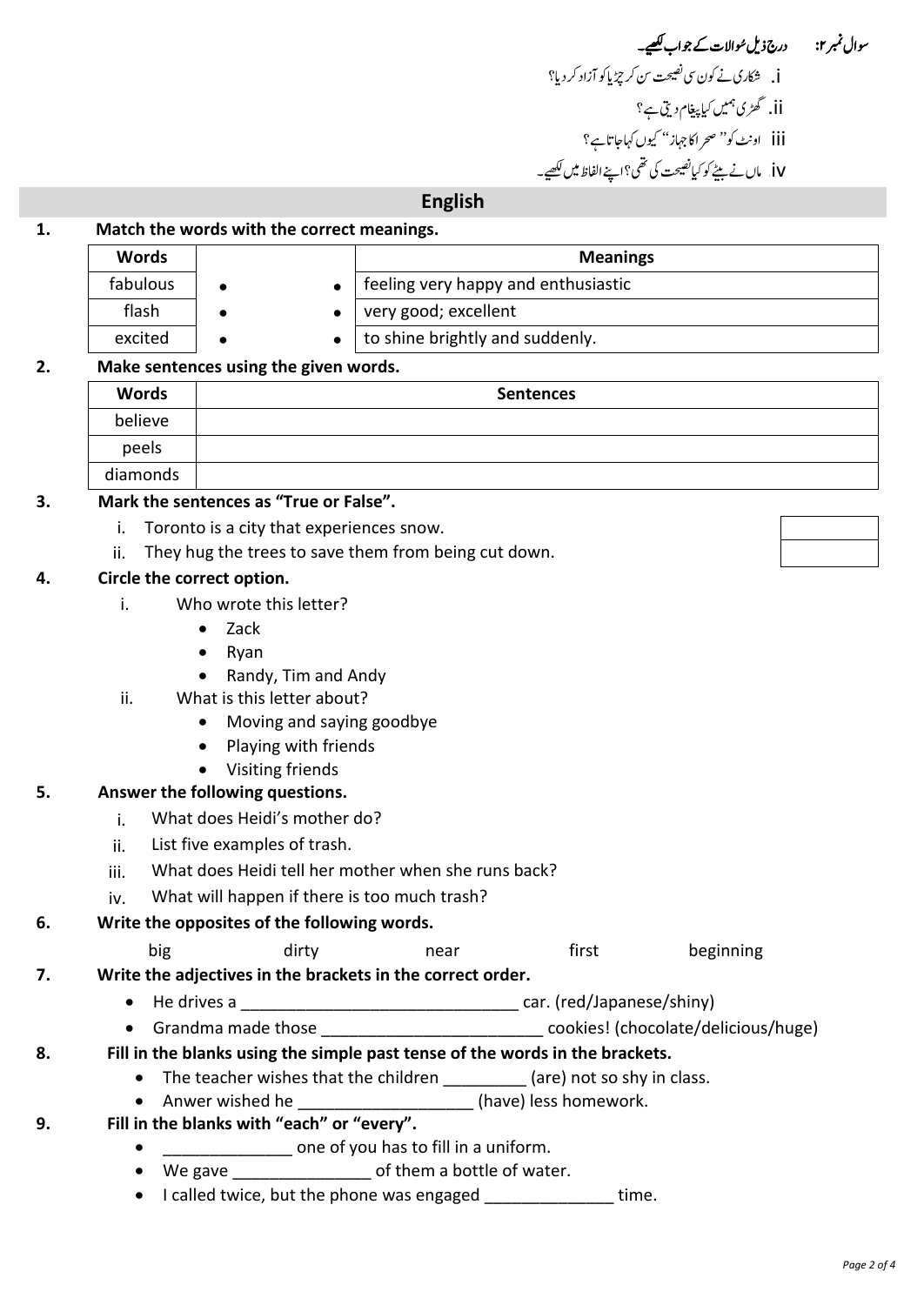### **Mathematics**

### Q.1 Solve the following:

| i. | km m       |        | ii. |                                 | $km$ $m$ |        |
|----|------------|--------|-----|---------------------------------|----------|--------|
|    |            | 45 879 |     |                                 |          | 43 456 |
|    | $+$ 36 132 |        |     | $\frac{1}{2}$ and $\frac{1}{2}$ |          | 36 789 |
|    |            |        |     |                                 |          |        |

Q.2 i. Draw the fraction  $\frac{3}{2}$  and also write whether the fraction is a proper or improper fraction. ii. Fill in the boxes by placing the symbols  $>$ ,  $<$ , or =.



- iii. Order $\frac{1}{8}, \frac{3}{8}$  $\frac{3}{8}$ ,  $\frac{2}{8}$  $\frac{2}{8}$  fractions from smallest to the greatest.
- Q.3 Draw diagrams and then solve the following fractions:
	- i.  $\frac{7}{8} \frac{3}{8}$ 8 ii.  $\frac{2}{5} + \frac{1}{5}$ 5
- Q.4 Write the names of months according to solar calendar in the sequence.
- Q.5 Write the names of months according to Lunar calendar in the sequence.
- Q.6 i. How many grams of onions must be added to 1.23 kg to make a total of 3 kg?
	- ii. The weight of a carton of chocolate bars is 15 kg 256 g and that of a carton of caramel bars is 36 kg 789 g. Find the total weight of the two cartons.

### **Science**

### **Fill in the blanks**

- a) A battery has **a** in it and stores energy.
- b) The wire by which electric current can flow are known as \_\_\_\_\_\_\_\_\_\_\_\_\_.
- c) Materials that are pulled by a magnet are called \_\_\_\_\_\_\_\_\_\_\_\_.
- d) are pushes and pulls.
- e) A short string gives a more \_\_\_\_\_\_\_\_\_\_\_\_\_\_\_ sound than a long string when they are plucked f) Forces can cause objects to change

### **Questions/Answers**.

- 1) Define conductors and insulators.
- 2) How does current flow?
- 3) What can a magnet do?
- 4) How many forms of energy? Name them.
- 5) What is force?
- 6) How is sound produced?
- 7) How are sounds useful?
- **Write 'P' if a picture shows potential energy and write 'K' if it shows kinetic energy.**

\_\_\_\_\_\_\_\_\_\_\_\_ \_\_\_\_\_\_\_\_\_\_\_\_\_ \_\_\_\_\_\_\_\_\_\_\_\_\_ \_\_\_\_\_\_\_\_\_\_\_\_